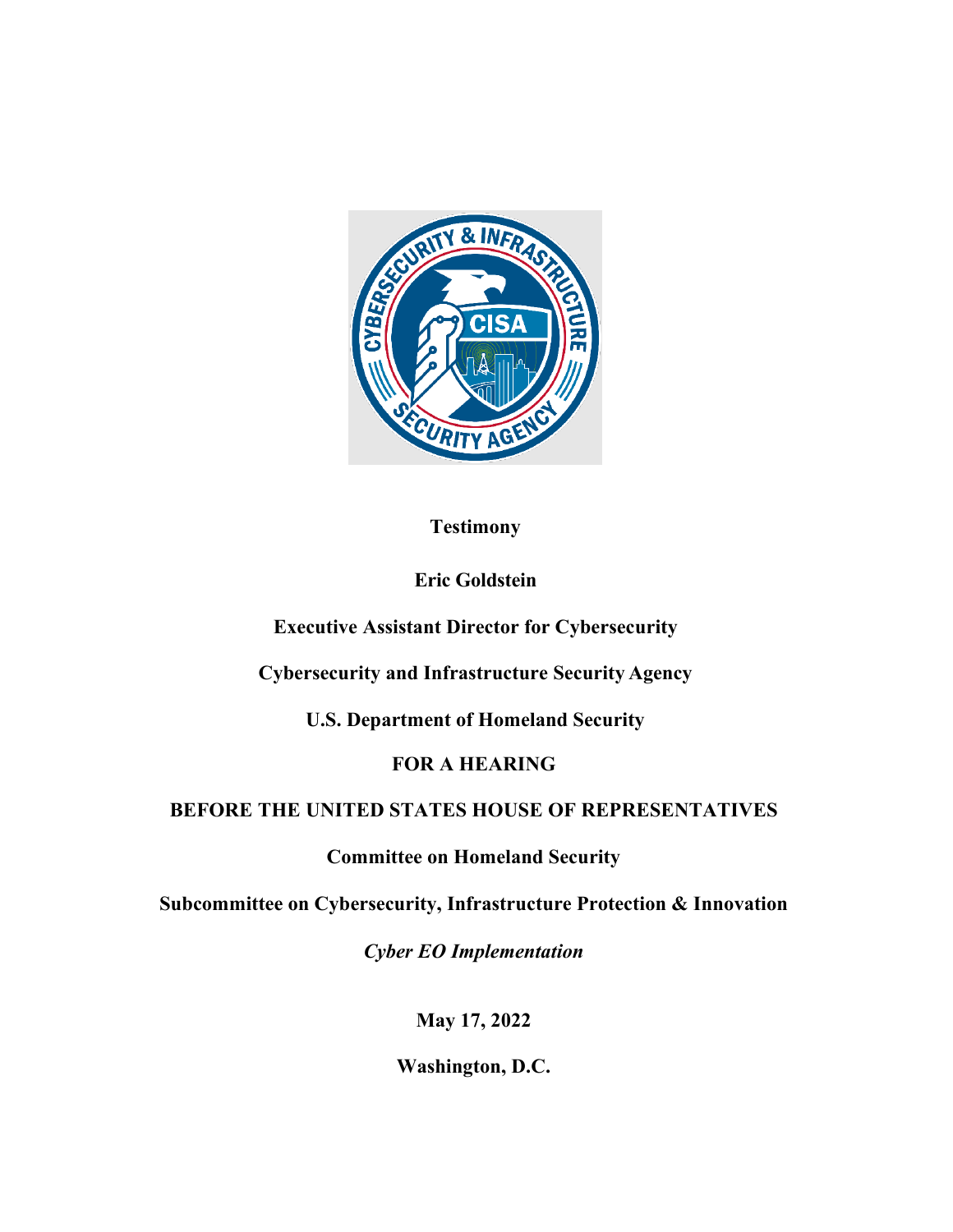Chairwoman Clarke, Ranking Member Garbarino, and members of the Subcommittee, thank you for the invitation to testify today on behalf of the Cybersecurity and Infrastructure Security Agency (CISA). As we recently passed the one-year anniversary of President Biden's Executive Order on *Improving the Nation's Cybersecurity*, I appreciate the opportunity to highlight how CISA is driving improved cybersecurity across the 101 department and agencies of the federal civilian executive branch (FCEB) in order to protect the government services and sensitive information upon which the American people depend.

As the operational lead for federal civilian cybersecurity, CISA has served a central role in implementing the Executive Order and driving broad strategic change across the cybersecurity landscape. We have done so in close collaboration with my fellow witnesses from the Office of Management and Budget (OMB), Office of the National Cyber Director (ONCD), and the National Institute of Standards and Technology (NIST), in addition to our many public and private sector partners. I am proud to report that CISA met each of the requirements in the Order by the relevant deadlines. More importantly, CISA and our partners have catalyzed adoption of new approaches that should yield material benefits in securing the federal civilian enterprise going forward and driving systemic improvings in security and resilience of the broader technology ecosystem.

Partnership and collaboration are critical to our success and at the heart of CISA's mission. Our goal is simple: actively defend and strategically guide FCEB departments and agencies through best-in-class and cost-effective services, capabilities, and information as part of a deep partnership with OMB, ONCD, the National Security Council (NSC), and each agency's CIO and CISO. While we remain on a journey of improvement across the FCEB, the Executive Order and resources provided by Congress have dramatically accelerated progress over the past year.

#### **The SolarWinds Compromise: A Call to Action**

To understand the importance of the Executive Order, it's important to begin by reflecting on lessons leared from the SolarWinds intrusion campaign. In early December 2020, the Federal government became aware of a cyber intrusion campaign that included compromises of U.S. government agencies and private sector organizations. This highly sophisticated campaign, attributed to the Russian Foreign Intelligence Service (SVR), involved a compromise of trusted software updates to inject malicious code into thousands of victim organizations. After gaining entry, the SVR used advanced techniques and tradecraft to remain hidden for an extended period.

The SolarWinds supply chain compromise served as an important call to action for the government, and the Nation as a whole, demonstrating the capabilities of our most sophisticated adversaries and the potential implications of persistent intrusions on our national security, economic prosperity, and public health and safety. The campaign highlighted a delta between our adversaries' capabilities and our national cyber defense posture, and reflected the need for a new model. CISA led the U.S. government's response to the campaign, including by actively responding to intrusions, issuing an Emergency Directive requiring specific mitigation steps, and developing tools to help organizations drive remediation and eviction. As part of this role, CISA supported federal CIOs to gain reasonable confidence into the integrity of their networks and eviction of the adversary. Each significant line of effort in the Executive Order is based upon our lessons learned during the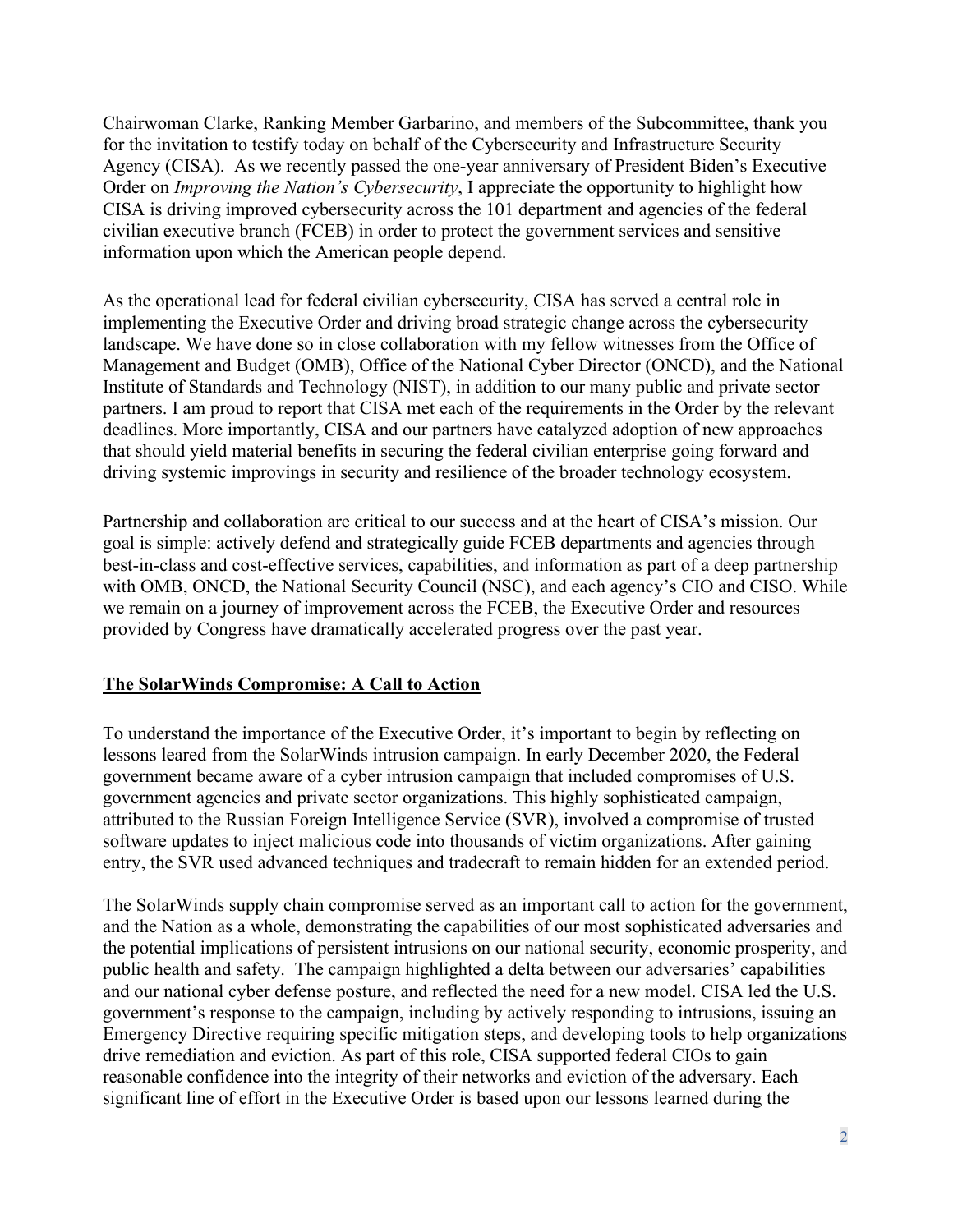SolarWinds campaign or other major intrusions.

**First**, the campaign reinforced that traditional architectures that rely upon perimeter defenses will often fail to protect networks against malicious attacks, and, in some cases, facilitate our adversaries' ability to move freely within networks. The Executive Order tackles this issue by driving urgent adoption of Zero Trust Architectures with heightened focus on securing data and services that assume no implicit trust can be granted based on physical or network location. Zero Trust Architectures will require significant changes to Federal Government information technology environments and cybersecurity capabilities. As part of this effort, CISA published a Zero Trust Maturity Model that guides agencies' adoption of Zero Trust principles and illustrates how CISA's services, like Continuous Diagnostics and Mitigation (CDM), will evolve to enable agencies' Zero Trust implementations. Recognizing that secure migration to cloud environments is inherently related to progress toward Zero Trust, we published a Cloud Security Technical Reference Architecture and continue efforts to help federal civilian agencies, and the broader community, utilize cloud resources with security as a priority. CISA published technical guidance outlining preferred approaches to enhancing the security of cloud business applications while enabling greater operational visibility of those environment.

**Second**, CISA and individual agencies must continue to pursue enhanced visibility into potential adversary activity targeting federal networks. The Executive Order has driven urgent steps to improve visibility into threats targeting the U.S. government, including deployment of Endpoint Detection and Response (EDR) capabilities across FCEB networks. CISA developed a FCEB-wide EDR initiative to support host-level visibility, persistent threat hunting, containment and remediation, and incident response. To this point, we have provided leading commercial EDR capabilities to more than 15 agencies, published an EDR Concept of Operations to define how CISA and agencies will proactively and persistently hunt for threats, which will dramatically reduce our time to detect intrusions. This has allowed us to directly engage and support all agencies impacted by the SolarWinds event. We have also made urgent improvements into our CDM program to understand the state of cyber risk across the FCEB, including deploying a new dashboard that now provides information on asset status, vulnerabilities, configuration flaws, and other risk conditions across 65 agencies, with more coming online each month.

**Third,** we gained an understanding of the deep criticality of managing supply chain risks. To this end, CISA and our partner agencies have developed new contract clauses that will impose strong security and information sharing requirements on federal contractors. We also worked with our partners at NIST to develop an inventory of critical software, which will ensure that providers of such software are held accountable to rigorous development and security controls. As an additional critical step, CISA supports the effort to drive adoption of Software Bills of Material (SBOM), the equivalent of "food labels", throughout the software supply chain, enumerating the specific packages and libraries used to construct the software. CISA will help refine, operationalize, and scale SBOM, building on the community work begun by NTIA, NIST, and a very diverse set of industry leaders and experts. Widespread adoption of SBOM will provide essential transparency in understanding security risks affecting our Nation's critical technology.

**Fourth,** we recognized that incident response, threat hunting, and security operations capabilities across the FCEB required further maturation. We developed and published cybersecurity incident response playbooks that will govern a standardized approach to incident response across the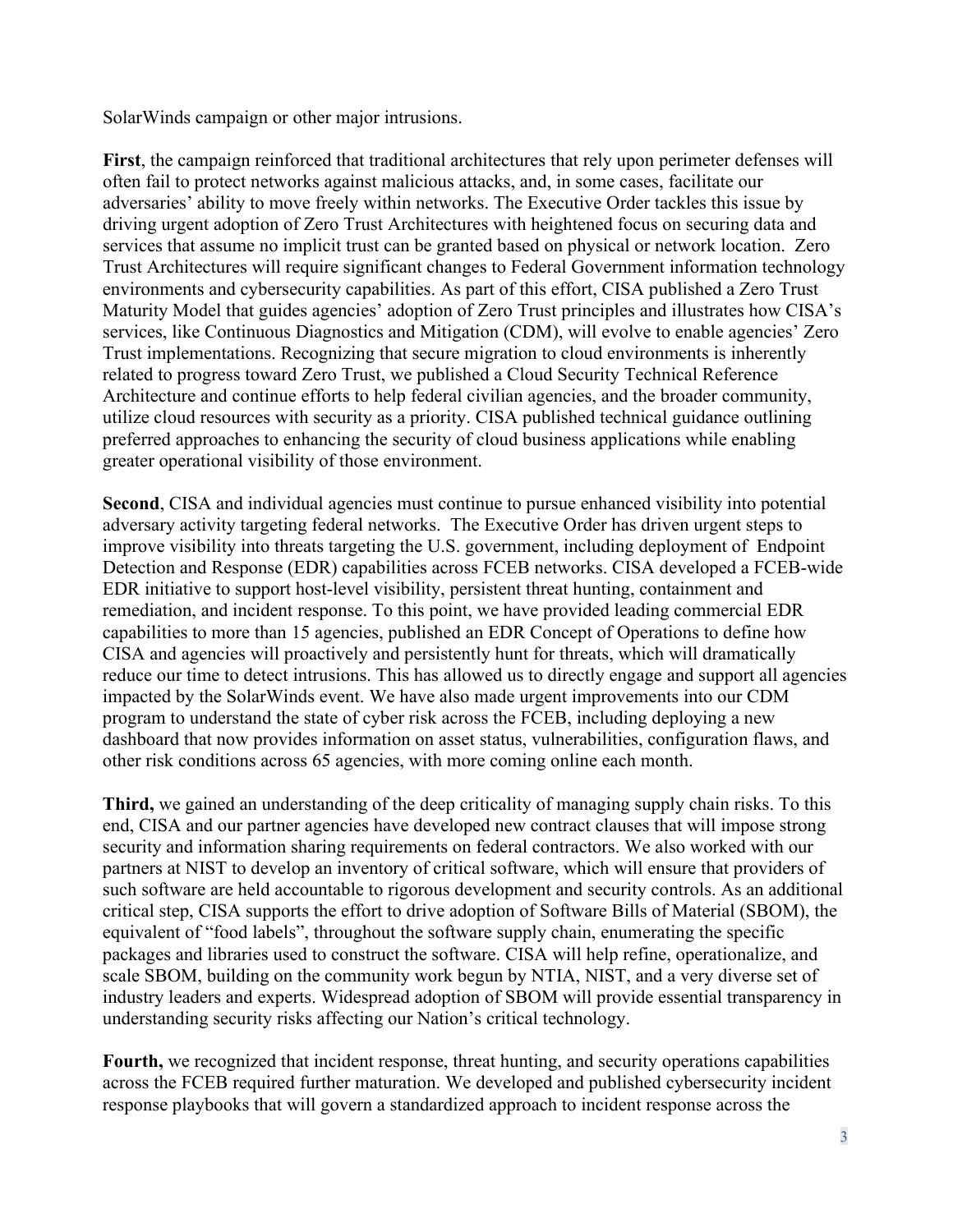civilian government and provide a benchmark for the broader cyber community. Being prepared and formalizing a standardized plan for how the U.S. Government responds to cyber incidents will improve the speed and efficiency with which we can respond to, recover from, and minimize impact from cyber intrusion campaigns. We also recognized an urgent need to remove barriers to sharing threat information between the Government and private sector. Industry is often uniquely positioned to detect a compromise first, which is why it is imperative for us to continue to deepen operational collaboration with key industry partners. The actions set out in the Executive Order ensure that IT service providers are able to share information with the government, and even requires them to share certain breach information. It is becoming increasingly clear that sophisticated actors don't care about the boundaries between individual agencies' networks and systems. We need to continue to focus on CISA being the recipient of threat, vulnerability, and incident information, even as we work to urgently and transparently implement requirements under the Cybersecurity Incident Reporting for Critical Infrastructure Act of 2022, so we can enrich that information and broadly share it to protect other potential victims.

#### **A Vision for the Future of Federal Civilian Cybersecurity**

It is clear that status quo approaches to federal civilian cybersecurity have been unsuccessful. A new approach is needed that is grounded in the foundational precept that the federal enterprise must have unified visibility, capability, and trust of our partners to rapidly identify and drive mitigation of cybersecurity risks and accelerate progression toward secure technology environments. Our vision is an FCEB environment in which intrusions are swiftly detected and remediated, security weaknesses are identified and mitigated before intrusions occur, and outdated or insecure technologies are replaced by modern infrastructure leveraging Zero Trust principles.

To achieve this vision, we must continue four urgent efforts. First, we must continue to gain visibility across FCEB agencies, including by accelerating our EDR initiative and advancing our visibility into threats targeting agency cloud environments – and using this visibility to more quickly notify agencies of potential intrusions and drive remediation. Second, we must expand our provision of shared services to FCEB agencies to provide scalable, cost-effective capabilities that drive down known security risks. Third, we must provide agencies with actionable guidance and hands-on support, including through our Federal Enterprise Improvement Teams, to help agencies accelerate progress toward implementing Zero Trust architectures and implement our directives. Finally, CISA will continue to lead our national effort to drive adoption of modern security practices, including Zero Trust principles and secure cloud implementations, that will make measurable progress in reducing cybersecurity risk at scale.

#### **Conclusion**

Our Nation is at a turning point in cybersecurity. The Executive Order has provided us a roadmap to make that turn and take important steps toward this new direction. We must continue to work together, by deepening our operational collaboration and ensuring we have the plans and policies in place now, to defend against new and changing cyber threats going forward. Recent incidents and the ongoing threat of malicious Russian cyber activity provide a stark reminder about the vulnerability of our federal networks.

The Executive Order catalyzed extraordinary action – but it was just the start. In order to get to